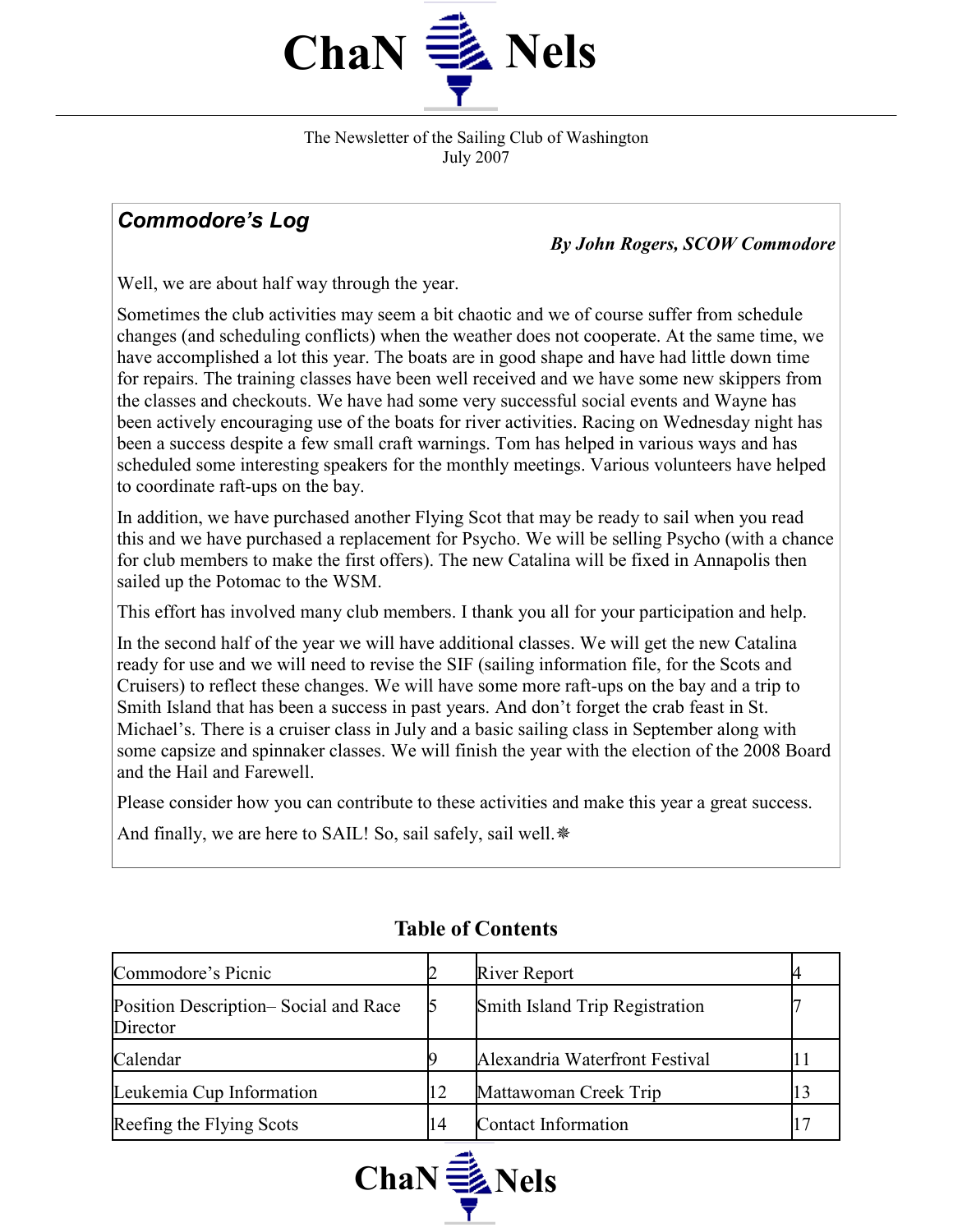

Commodore John starts the race.



Marina and Tom rig Miss Ellie who finished first.



Rhonda muscles Danschweida down the dock.



Danschweida is first to push off...





...while the original Scots are left behind. Miss Ellie on her way to the start. "Turbo Scot"





Suzie Q pushes off Danschweida is first back to the dock.



## **SCOW** COMMODORE'S PICNIC By Adam Pressman

8 JULY 2007

Sunday NOON - 4

### WASHINGTON SAIL-ING MARINA GROVE

A cast of dozens participated in the annual Commodore's Picnic last Sunday. Music, great food and grilling, a sailboat race and conversation about sailing and other things helped beat the heat. The highlight of the picnic was the christening of the club's latest Flying Scot Selkie. A race to assess the benefits of re-rigging Danschweida from the Flying Scots class rig to a more conventional rig common to bigger boats and the club's cruisers proved that Danschweida is faster to rig and much faster to sail (though that may have more to do with her accomplished crew). The "Turbo Scot" sailed a windward-leeward 100 yard course twice as fast as the other two Flying Scots who were fairly close to each other. Putting the boat away is probably faster as well if you've read last month's article on just how to do it and practiced a little.

See more pictures on the next page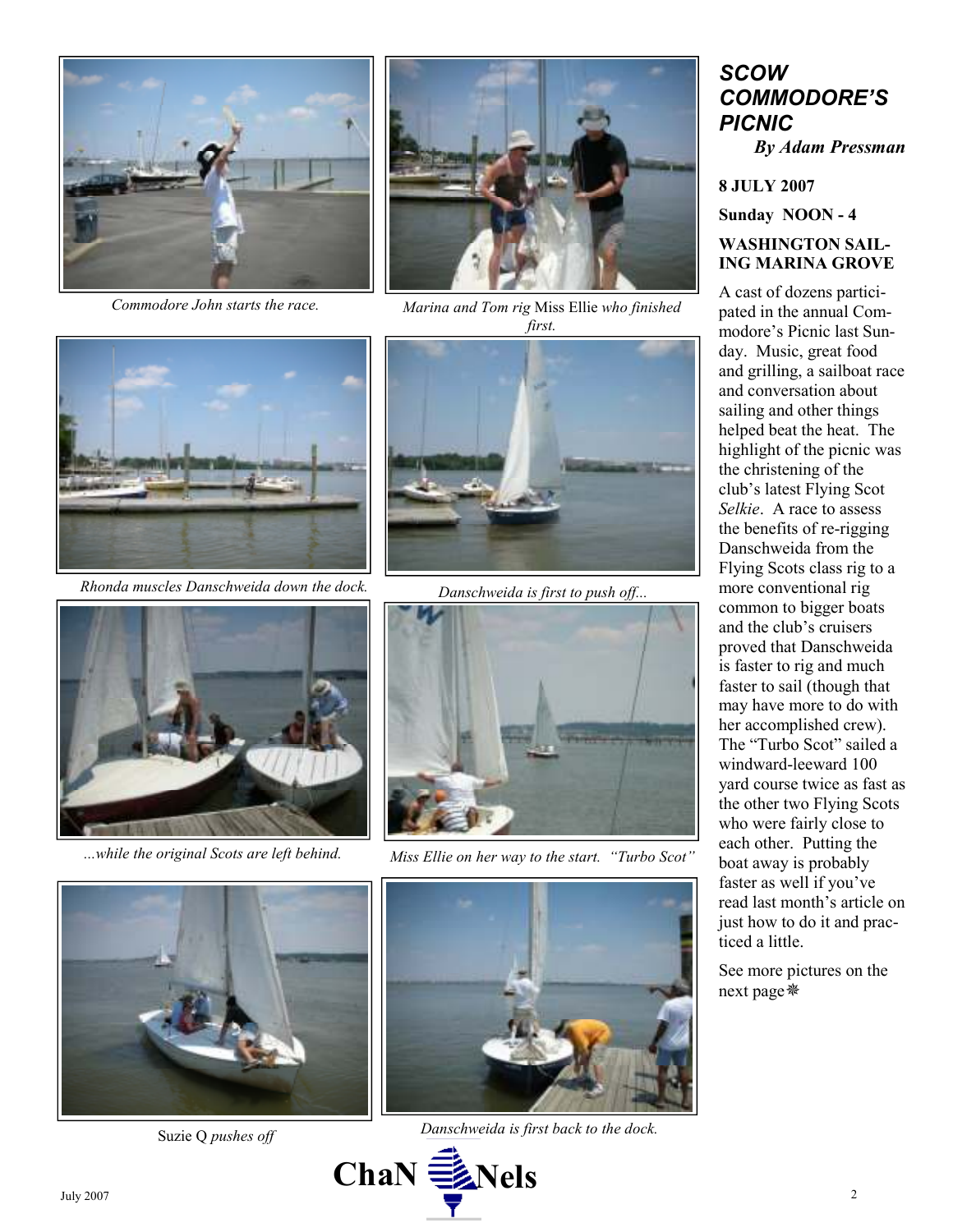



Miss Ellie is close behind Rhonda down...board up.





Crews scramble to get the boats put away first. Rolling and packing









Miss Ellie is first to finish! Danschweida's happy crew.



Commodore John christens our new Scot Selkie Great food, music, merriment rounded out the day



Race Results: From starting line to finish line:

1st Place: Danschweida : 3:18

> 2nd Place: Miss Ellie: 6:42

> > 3rd Place: Suzie Q: 8:14

Fastest Rigging for Sail: **Danschweida** 

> Fastest Put away: Miss Ellie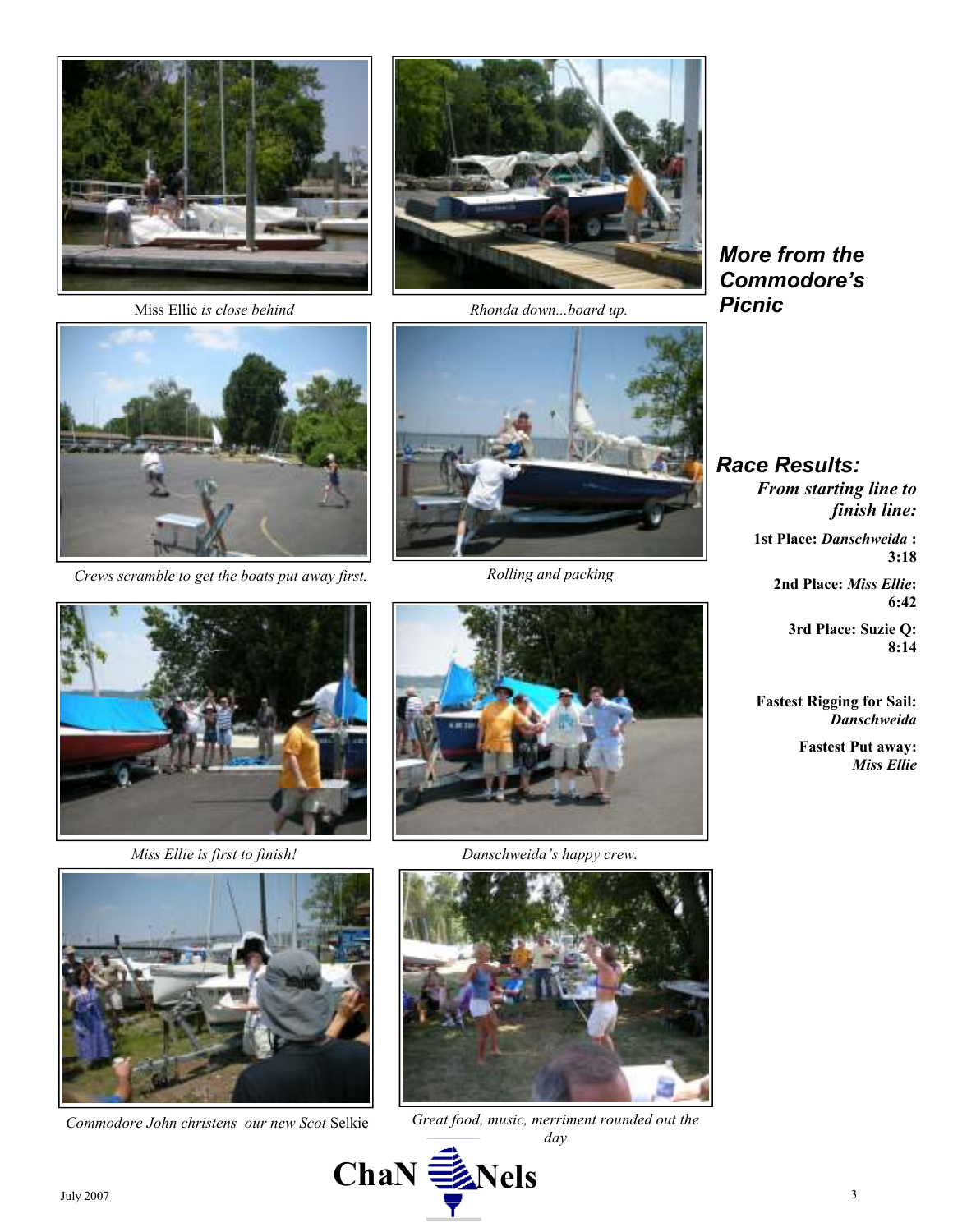# Upcoming River Events

### By Wayne Williams, River Director

Here's the list of upcoming river events. Please consider this call for Skippers and note the next two months change for River Sailing from Friday to Saturdays!"

Skippers - Please call WSM and sign the Cruisers to Sail on Saturdays for the Months of July and August.

Cruiser Skippers - limit yourself to two reservations above and beyond your normal SCOW allowed reservations as you volunteer to skipper for the following SCOW River Events. In the interest of helping new members spend time on the water please invite new members as part of your crew too! Suggest you have one or two designated as "stand-by" to fill in for those who cancel :)

List of SCOW Saturday River Sails

July 14th - "Bastille Sail" - "Quatorze Juillet" (Fourteenth of July in French) is Bastille Day, the French national holiday celebrating the storming of the Bastille in 1789 during the French Revolution.

July 21st - "Apollo 11 Sail" - 1969 - Neil A. Armstrong and Edwin "Buzz" Aldrin become the first men to walk on the Moon, during the Apollo 11 mission.

July 28th - "Bermuda Sail" - 1609 - Bermuda is first settled, by survivors of the English Sea Venture, en route to Virginia.

August 4th - "Motorcycle Sail" - The Sturgis Motorcycle Rally is held the first full week in August each year.

August 11th - "Persian Greek Sail" - 480 BC - Greco-Persian Wars: Battle of Artemisia - The Persians achieve a naval victory over the Greeks in an engagement fought near Artemisia, a promontory on the north coast of Euboea. The Greek fleet holds its own against the Persians in three days of fighting but withdraws southward when news comes of the defeat at Thermopylae.

August 18th "Portuguese Japanese Sail" - 1541 - A Portuguese ship drifts ashore in the ancient Japanese province of Higo (modern day Kumamoto Prefecture). (Traditional Japanese date: July 27, 1541)

August 25th "Cook White House Sail" - 1768 - James Cook begins his first voyage. And in 1814 - Washington, D.C. is burned and White House is destroyed by by British forces during the War of 1812.

Hope to see lots of sailors on the water

# How are you spending your Summer Vacation? Got Pictures?

SCOW Members would love to see them. Send digital photos to the editor. Please include captions.

channels06@scow.org

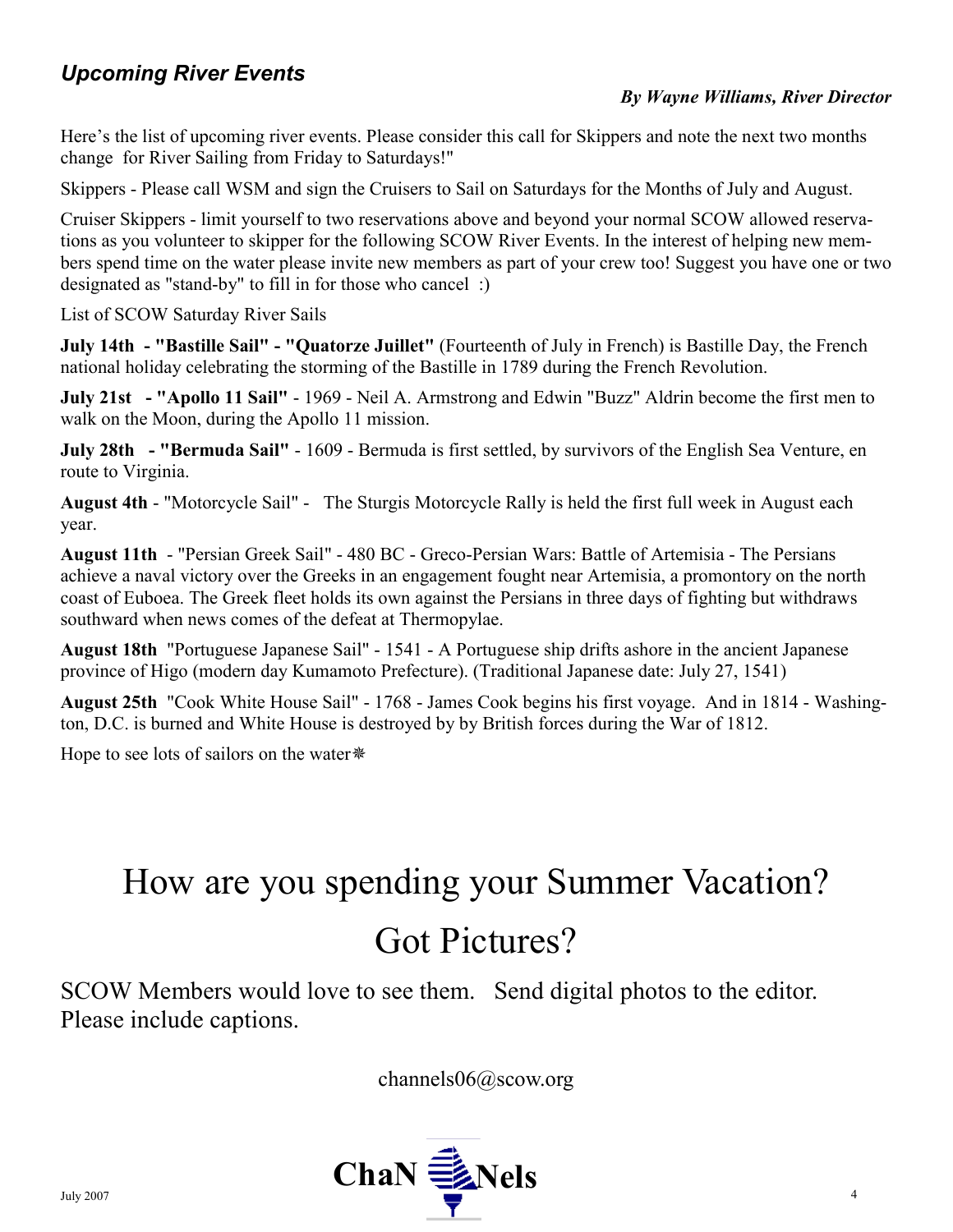# SCOW Social Director

### By Dorothy Almassy, Social Director

This position reminds me of the Army Slogan "Be all you can be". There are several historical annual functions in which you and your committees can focus on improving, challenging, enjoying or changing! During the "Off Sailing Season, we schedule "Social No-Sails" on various days at different places...this is as versatile as you want it and may include bowling, bridge, barhopping, game night, wine and cheese, movie night etc.

Starting in January: Usually the second Saturday or Sunday in January is the "Afterglow Party" , a potluck dinner and party held at The Colonies in McLean.

In March we have he Re-Up Brunch focuses again on a potluck function with opportunities to sign up for training and renew memberships. This brunch gives all a chance to rekindle sailing friendships and make new acquaintances. It is also historically held at The Colonies in McLean.

In June or July we hold the Commodores Picnic at the marina. See a separate article in this Channels for ideas from this year's event.

From April through October - We hold weekly Thursday Social Sails from 6-dark at the Washington Sailing Marina. Co-chefs, Dockmasters and Skippers are assigned from a list of volunteers to host the event.. Social Director enrolls and maintains the list of volunteers to be chefs, Dockmasters or Skippers.

Other Social Opportunities include (but are not limited to) a Smith Island weekend trip and providing food or drinks for camping trips, assisting the River Director for social events on the Potomac River or training events.

The final event of the sailing season is the Hail and Farewell...This is usually our "elegant" event of the year. This is a dinner dance and awards ceremony as well as the announcement of new SCOW board for the next calendar year

# Upcoming Social Events:

Please watch the SCOW notices for upcoming events:

Bay Crab Feast and raft up in Aug - date and place is in the works.

 Smith Island - 15 and 16 Sept. Details also being finalized for this annual event. Skippers, if you plan on going and want crew please contact Dot at social@scow.org ASAP. Forms for registration for this event for people needing B&B space are on the following pages and will be e-mailed shortly. Space will be limited and sharing rooms will be required. (it's a small island).

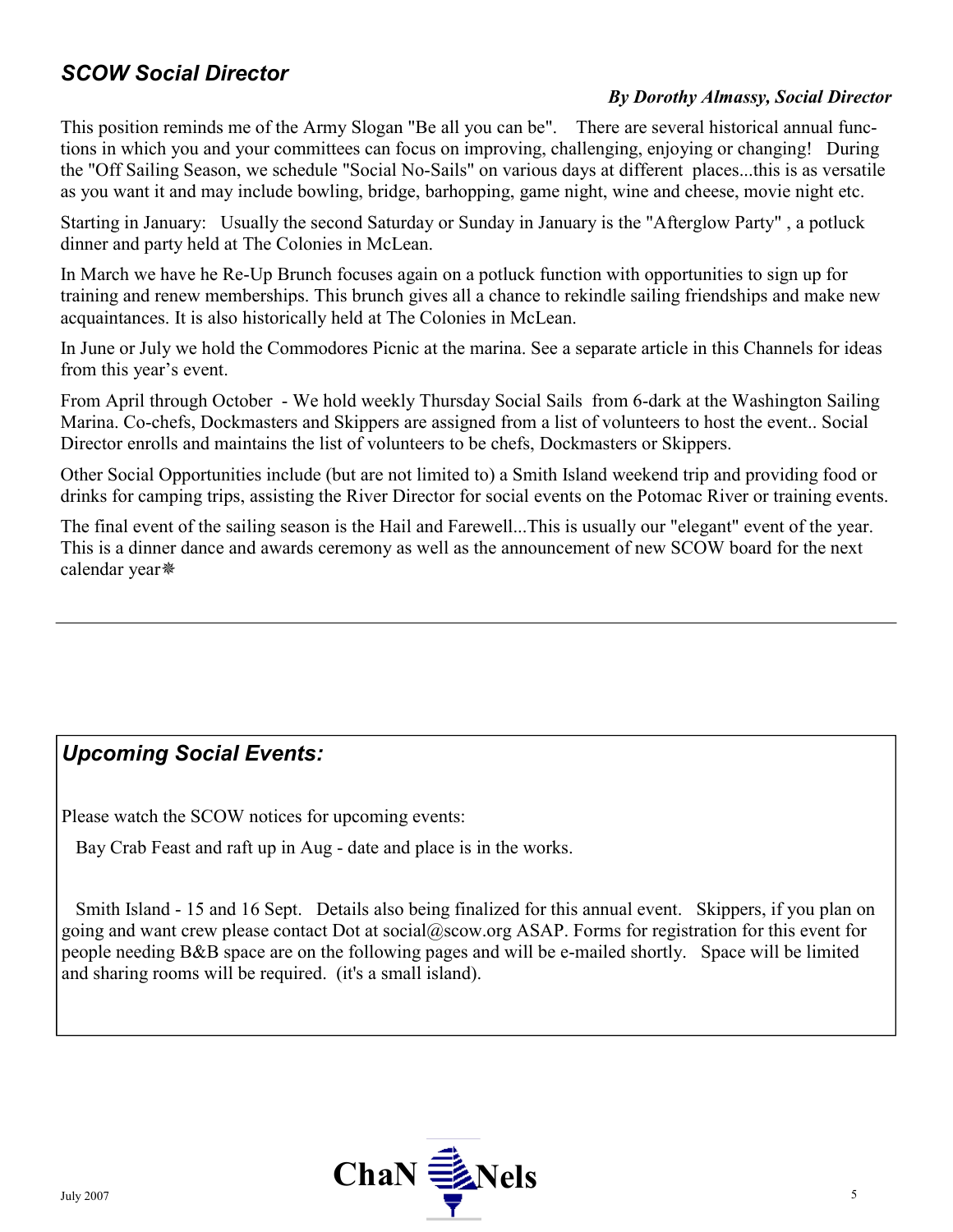# Live Slow... Sail Fast! Running the SCOW Racing Program

#### By Adam Pressman, Race Director

The job of Race Director at SCOW has been a rewarding experience for me this year and I'll share with you how you may find it rewarding if you desire to take it on in the future. The Race Director position has changed in my experience each year with its incumbent, reflecting the passion, ability and commitment. I am a keelboat racer with strong ties to the Chesapeake Bay racing community and have sought to establish or enrich our connections to that community by having members of the sailing professionals there join our club and teach us racing skills. I've found numerous crew opportunities for club members on the bay boats.

At the same time I know that SCOW is a Potomac River centered club. To that end I revitalized the dinghy racing program at SCOW and ensured our two new boats purchased this year were race-ready. I'm a dinghy racer from way back and though other commitments keep me from joining in the fun I have observed and been told of many enjoyable Wednesday evenings and the lessons learned by our Flying Scots skippers and crew. The Scots enjoy a US Sailing certified Race Committee practice so that they learn the proper race course signals they'll experience wherever they race in the future.

Our DISC neighbors, have commented on the change in our entry to their Tuesday and weekend keelboat racing. Many are commenting on how well the hard work of our Maintenance Director and our cruiser skippers has paid off as they observe how Rebecca performs. Most of them are watching her transom.

The job of Race Director this year, reflects my passions and abilities, at the same time, I encourage you to tell me what the race program of your club, SCOW, should be. There are Race Interest Survey forms downloadable on the website. I'm privileged to not only serve as your Race Director this year, but to have gleaned the knowledge of those in the role before me. A compilation of that knowledge appears below in a brief description of the Race Director's year. This well help you understand the role and what you'll be expected to preserve or improve if you step into it

January -Planning for the Spring Tune-Up Regatta and Race Seminar to occur in the Spring. The best time for the Regatta is the Saturday before the first Tuesday night DISC (about the third week in April). People are ready and eager to get out on the water. The best time for the seminar is in mid to late March. Make your first announcements for the big boat skippers to get their names on the list for racing skippers. Advertise the racingnews@scow.org mailing list

March -At the March members meeting have the drawing for big boat skippers. Hold race seminar. Announce dates for the Scot racing. (Scot racing usually starts the first or second Tuesday of May-There is usually enough daylight by then). Go to marina and reserve boats for all events for the entire season.

May-Start Flying Scots series until October. Ensure SCOW entries in DISC series are underway.

Sept.-On the Thursday before the Leukemia Cup have everyone who has raised money come to the Social Sail that night. Have everyone show you the money. Only actual money will count, no pledges or promises. Select the winners.

Nov.-Frostbite regatta. Recognize winning skippers and race program champions at Hail and Farewell.



February- Announce and advertise who will be giving the race seminar with times and dates. Notify the DC harbor police and get a permit to run the Spring Tune-Up Race, Flying Scots series and other races SCOW will host.

April - Hold Spring Tune-Up Regatta. Pay DISC dues and get cruiser racing in their series.

June, July, August-Start making announcements for the Leukemia Cup in Channels etc. Talk even more about the Leukemia Cup!!!! Conduct some racing seminars in the normally windless months or July and August.

Oct.-Conclude the Flying Scots and SCOW entries in the DISC regattas.

December-Hand off info to next race director.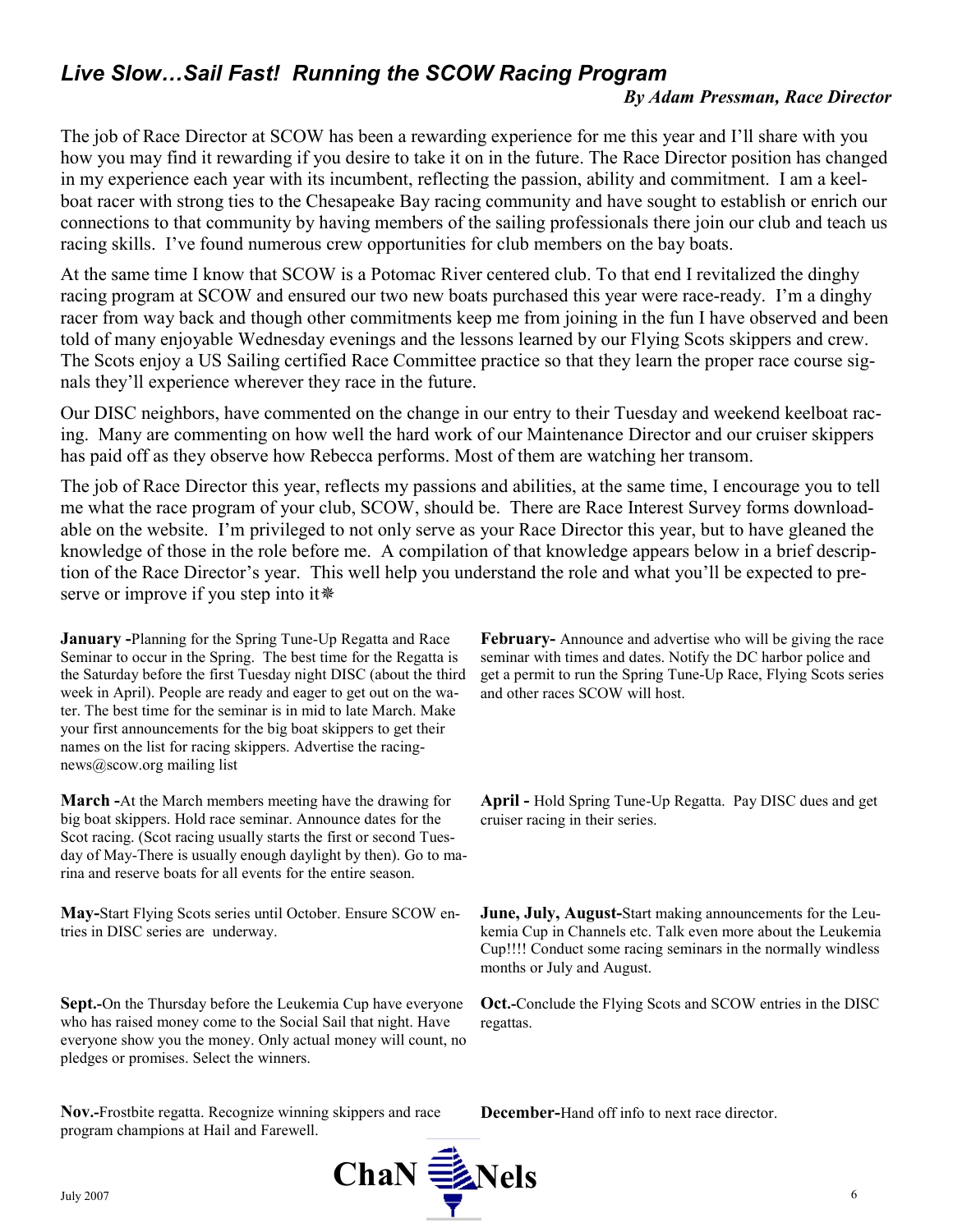# SCOW – SMITH ISLAND TRIP 2007

September 15 and/or 16 Day Trip or Overnight.

# Ways to get there:

Ferries: (Other ferries also available. Prices may have changed)

1. Point Lookout MD \$35. R/T

Departs 10:15am (allow full 2 hours from Virginia) ret 2:30.

2. Crisfield, MD \$10

Bay Boats: Crew\_\_\_\_\_\_\_\_\_\_\_\_\_\_\_\_\_\_\_\_\_\_\_\_\_\_\_\_\_\_

# Options if you stay overnight.

Overnight at B&B \$125 per rm. max…3 people per room includes Breakfast.

Crab feast (ayce)4-7pm(incl 10 layer cake, chicken etc)\$ $25$ 

Sunset cruise to Tylerton (another town on Smith I that is only ac-

cessible by flat boat)  $$25$   $\_\_$ 

Questions: Call Dot 703-560-0367 by Sep 8… (Dot Almassy, 3402 Hemlock Dr. Falls Church, Va 22042) (Checks made out to Dot) Please add up the things you wish to do and send check to Dot (money talks) No money…no reservation. (please do not call the B&B…they are reserving all rooms for SCOW for this weekend) (Skippers: sign up ASAP, slips are limited)

Answers:

Carpools: encouraged.

Bikes & Golf Carts available for rent on Island or take your own bike.

Kayaks and bikes available at B&B for overnight guests.

Restaurants on Island (2) specialize in soft shell crabs – full menu

Dry Island – Bring your own beverages

…. If you just go for the day…you will not have the option to join in the crab feast and sunset cruise.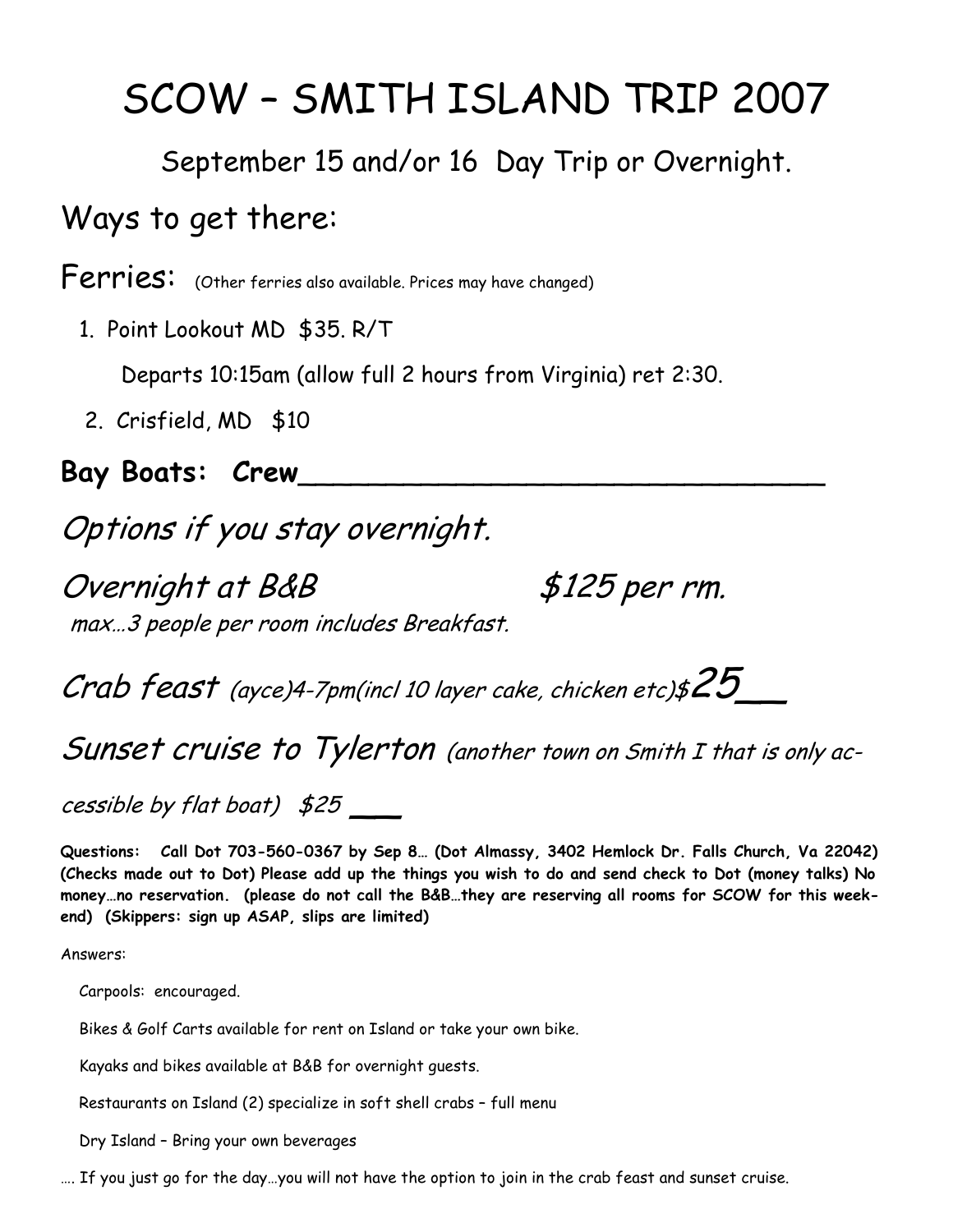Please fill out completely and mail or give to Dot at

Social@SCOW.ORG

Or 3402 Hemlock Dr., Falls Church, VA 22042

| NAME                           |                                                                        |
|--------------------------------|------------------------------------------------------------------------|
| PHONE ________________________ |                                                                        |
|                                |                                                                        |
| Ferry from                     |                                                                        |
|                                |                                                                        |
|                                | Crab feast____________ Sunset Cruise_____ Carpool to Point Lookout____ |
|                                |                                                                        |
|                                |                                                                        |
|                                |                                                                        |
| and size                       |                                                                        |
|                                |                                                                        |
|                                |                                                                        |
|                                |                                                                        |
|                                |                                                                        |
|                                |                                                                        |
|                                |                                                                        |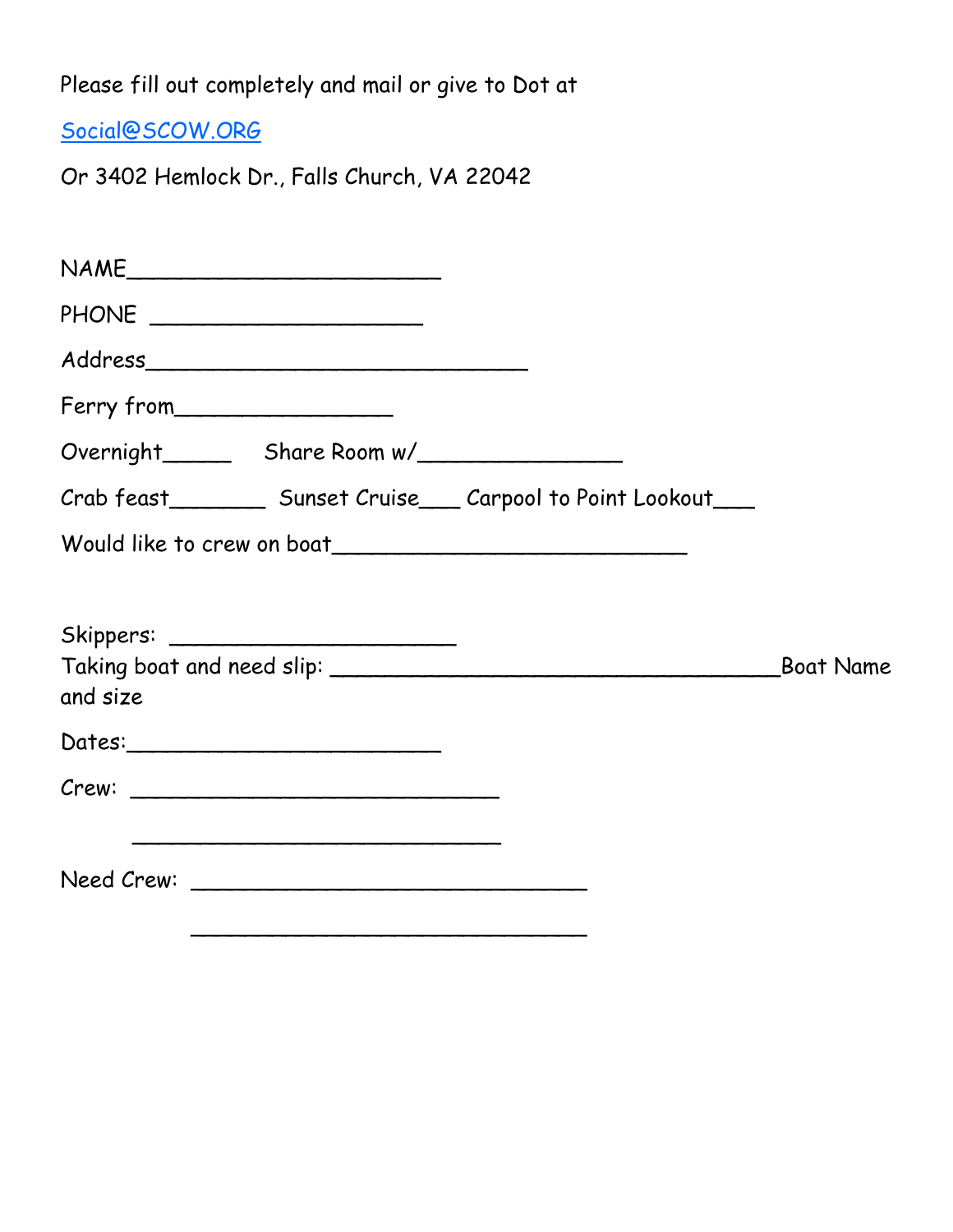# July to August Calendar of Events

# Saturday through Friday

|           | Sat Jul 7                           | Sun Jul 8                           | Mon Jul 9                               | Tue Jul 10 | Wed Jul 11           | Thu Jul 12         | Fri Jul 13 |
|-----------|-------------------------------------|-------------------------------------|-----------------------------------------|------------|----------------------|--------------------|------------|
|           | Capsize I                           | Picnic                              | <b>Commodore's General Meet-</b><br>ing |            | Cruiser II<br>(Land) | <b>Social Sail</b> |            |
|           |                                     |                                     |                                         |            | Racing               |                    |            |
|           | Sat Jul 14                          | Sun Jul 15                          | Mon Jul 16                              | Tue Jul 17 | Wed Jul 18           | Thu Jul 19         | Fri Jul 20 |
| J         | Cruiser II<br>(Water)               | Cruiser II<br>(Water)               |                                         |            | Cruiser II<br>(Land) | <b>Social Sail</b> |            |
| U         | Spinnaker I                         | Channels<br>Deadline                |                                         |            | Racing               |                    |            |
|           | Sat Jul 21                          | Sun Jul 22                          | Mon Jul 23                              | Tue Jul 24 | Wed Jul 25           | Thu Jul 26         | Fri Jul 27 |
| L         | Cruiser II<br>(Water)               | Cruiser II<br>(Water, Eve-<br>ning) |                                         |            |                      | <b>Social Sail</b> |            |
| Y         |                                     |                                     |                                         |            | Racing               |                    |            |
|           | Sat Jul 28                          | Sun Jul 29                          | Mon Jul 30                              | Tue Jul 31 | Wed Aug 1            | Thu Aug 2          | Fri Aug 3  |
|           | Cruiser II<br>(Make-up)             | Cruiser II<br>Checkout              |                                         |            |                      | Social Sail        |            |
|           |                                     |                                     |                                         |            | Racing               |                    |            |
|           | Sat Aug 4                           | Sun Aug 5                           | Mon Aug 6                               | Tue Aug 7  | Wed Aug 8            | Thu Aug 9          | Fri Aug 10 |
|           | Capsize II                          |                                     | <b>Board Meeting</b>                    |            |                      | <b>Social Sail</b> |            |
| A         |                                     |                                     |                                         |            | Racing               |                    |            |
|           | Sat Aug 11                          | Sun Aug 12                          | Mon Aug 13                              | Tue Aug 14 | Wed Aug 15           | Thu Aug 16         | Fri Aug 17 |
| $\bigcup$ | Spinnaker II                        |                                     | <b>General Meet-</b><br>ing             |            | Channels<br>Deadline | Social Sail        |            |
| G         | Social Event -<br>Cambridge<br>Lady |                                     |                                         |            | Racing               |                    |            |
| U         | Sat Aug 18                          | Sun Aug 19                          | Mon Aug 20                              | Tue Aug 21 | Wed Aug 22           | Thu Aug 23         | Fri Aug 24 |
|           | Extra Basic &                       |                                     |                                         |            |                      | Social Sail        |            |
| S         | Cruiser<br>Checkout                 |                                     |                                         |            | Racing               |                    |            |
| Τ         | Sat Aug 25                          | Sun Aug 26                          | Mon Aug 27                              | Tue Aug 28 | Wed Aug 29           | Thu Aug 30         | Fri Aug 31 |
|           | Bay St. Mi-                         |                                     |                                         |            |                      | Social Sail        |            |
|           | chael's Crab<br>Feast               |                                     |                                         |            | Racing               |                    |            |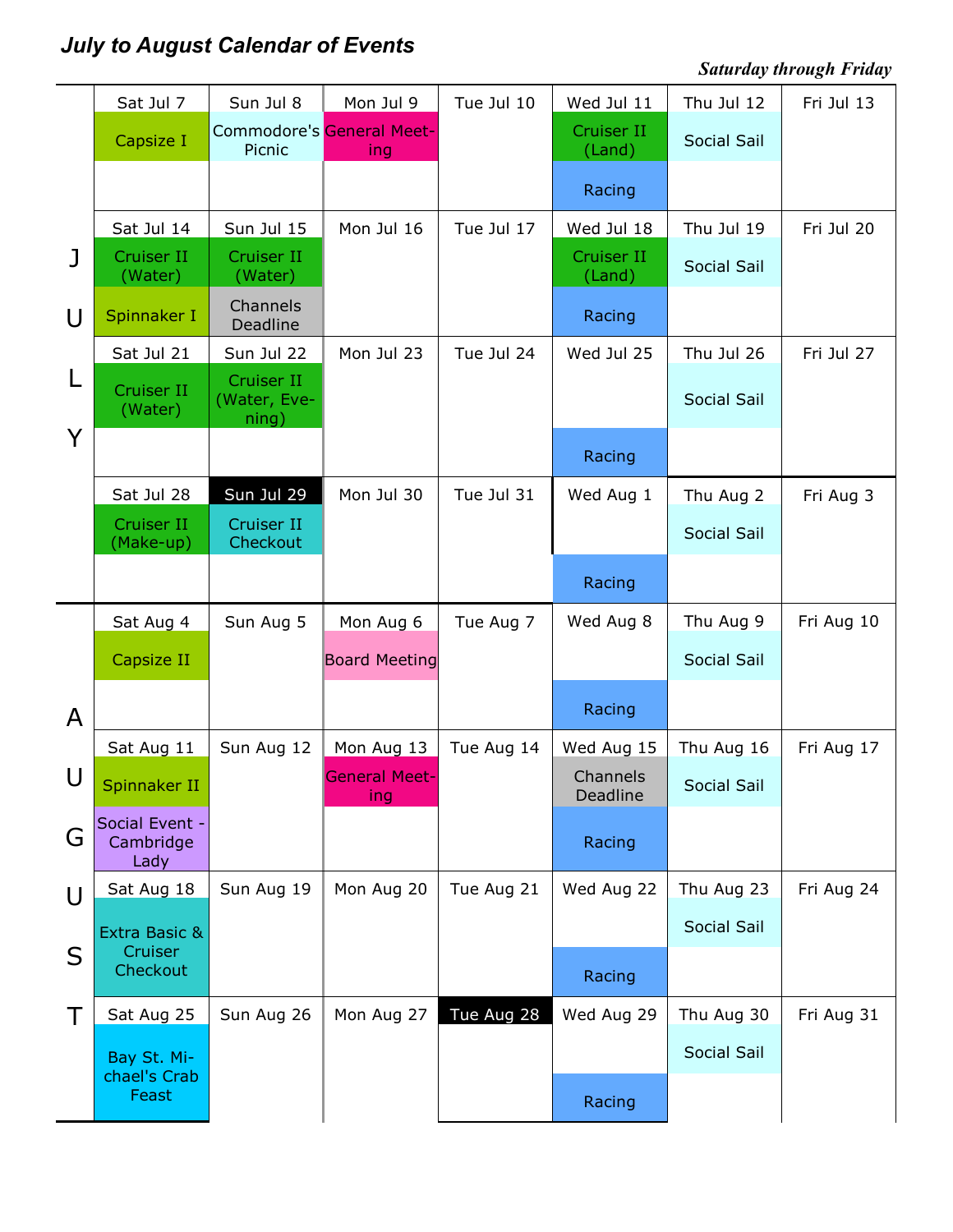|    | Sat Sep 1                            | Sun Sep 2                            | Mon Sep 3                                  | Tue Sep 4  | Wed Sep 5                  | Thu Sep 6          | Fri Sep 7                     |
|----|--------------------------------------|--------------------------------------|--------------------------------------------|------------|----------------------------|--------------------|-------------------------------|
| S  |                                      |                                      | Labor Day,<br><b>Board Meet-</b><br>ing    |            |                            | Social Sail        |                               |
| E  | Bay Raft-up<br>(Tentative)           | Bay Raft-up<br>(Tentative)           | Bay Raft-up<br>(Tentative)                 |            | Racing                     |                    |                               |
|    | Sat Sep 8                            | Sun Sep 9                            | Mon Sep 10                                 | Tue Sep 11 | Wed Sep 12                 | Thu Sep 13         | Fri Sep 14                    |
| P  |                                      |                                      | General<br><b>Meeting</b>                  |            | <b>Basic III</b><br>(Land) | <b>Social Sail</b> |                               |
| Τ  | Leukemia<br>Cup?                     | Govenor's<br>Cup?                    |                                            |            | Racing                     | Rosh Hasha-<br>nah | Channels<br>Deadline          |
|    | Sat Sep 15                           | Sun Sep 16                           | Mon Sep 17                                 | Tue Sep 18 | Wed Sep 19                 | Thu Sep 20         | Fri Sep 21                    |
| E  | <b>Basic III</b><br>(Water)          | <b>Basic III</b><br>(Water)          |                                            |            | <b>Basic III</b><br>(Land) | <b>Social Sail</b> |                               |
| M  | Smith Island<br>Trip                 | Smith Island<br><b>Trip</b>          |                                            |            | Racing                     |                    |                               |
|    | Sat Sep 22                           | Sun Sep 23                           | Mon Sep 24                                 | Tue Sep 25 | Wed Sep 26                 | Thu Sep 27         | Fri Sep 28                    |
| B  | <b>Basic III</b><br>(Water)          | <b>Basic III</b><br>(Water)          |                                            |            | <b>Basic III</b><br>(Land) | <b>Social Sail</b> |                               |
| E  | Yom Kippur                           |                                      |                                            |            | Racing                     |                    |                               |
|    | Sat Sep 29                           | Sun Sep 30                           | Mon Oct 1                                  | Tue Oct 2  | Wed Oct 3                  | Thu Oct 4          | Fri Oct 5                     |
| R. | <b>Basic III</b><br>(Water)          | <b>Basic III</b><br>(Water)          | <b>Board Meet-</b><br>ing                  |            | <b>Basic III</b><br>(Land) | <b>Social Sail</b> |                               |
|    |                                      |                                      |                                            |            | Racing                     |                    | Annapolis<br><b>Boat Show</b> |
|    | Sat Oct 6                            | Sun Oct 7                            | Mon Oct 8                                  | Tue Oct 9  | Wed Oct 10                 | Thu Oct 11         | Fri Oct 12                    |
| O  | <b>Basic III</b><br>(Make-up)        | <b>Basic III</b><br>(Checkout)       | Columbus<br>Day, General<br><b>Meeting</b> |            |                            |                    |                               |
| C  | <b>Annapolis</b><br><b>Boat Show</b> | <b>Annapolis</b><br><b>Boat Show</b> | <b>Annapolis</b><br><b>Boat Show</b>       |            |                            |                    |                               |
| Τ  | Sat Oct 13                           | Sun Oct 14                           | Mon Oct 15<br>Channels                     | Tue Oct 16 | Wed Oct 17                 | Thu Oct 18         | Fri Oct 19                    |
|    |                                      |                                      | Deadline                                   |            |                            |                    |                               |
| O  |                                      |                                      |                                            |            |                            |                    |                               |
|    | Sat Oct 20                           | Sun Oct 21                           | Mon Oct 22                                 | Tue Oct 23 | Wed Oct 24                 | Thu Oct 25         | Fri Oct 26                    |
| B  |                                      |                                      |                                            |            |                            |                    |                               |
| E  | Foul Weather<br>Raft Up?             | <b>Foul Weather</b><br>Raft Up?      |                                            |            |                            |                    |                               |
|    | Sat Oct 27                           | Sun Oct 28                           | Mon Oct 29                                 | Tue Oct 30 | Wed Oct 31                 | Thu Nov 1          | Fri Nov 2                     |
| R  |                                      |                                      |                                            |            | Halloween                  |                    |                               |
|    |                                      |                                      |                                            |            |                            |                    |                               |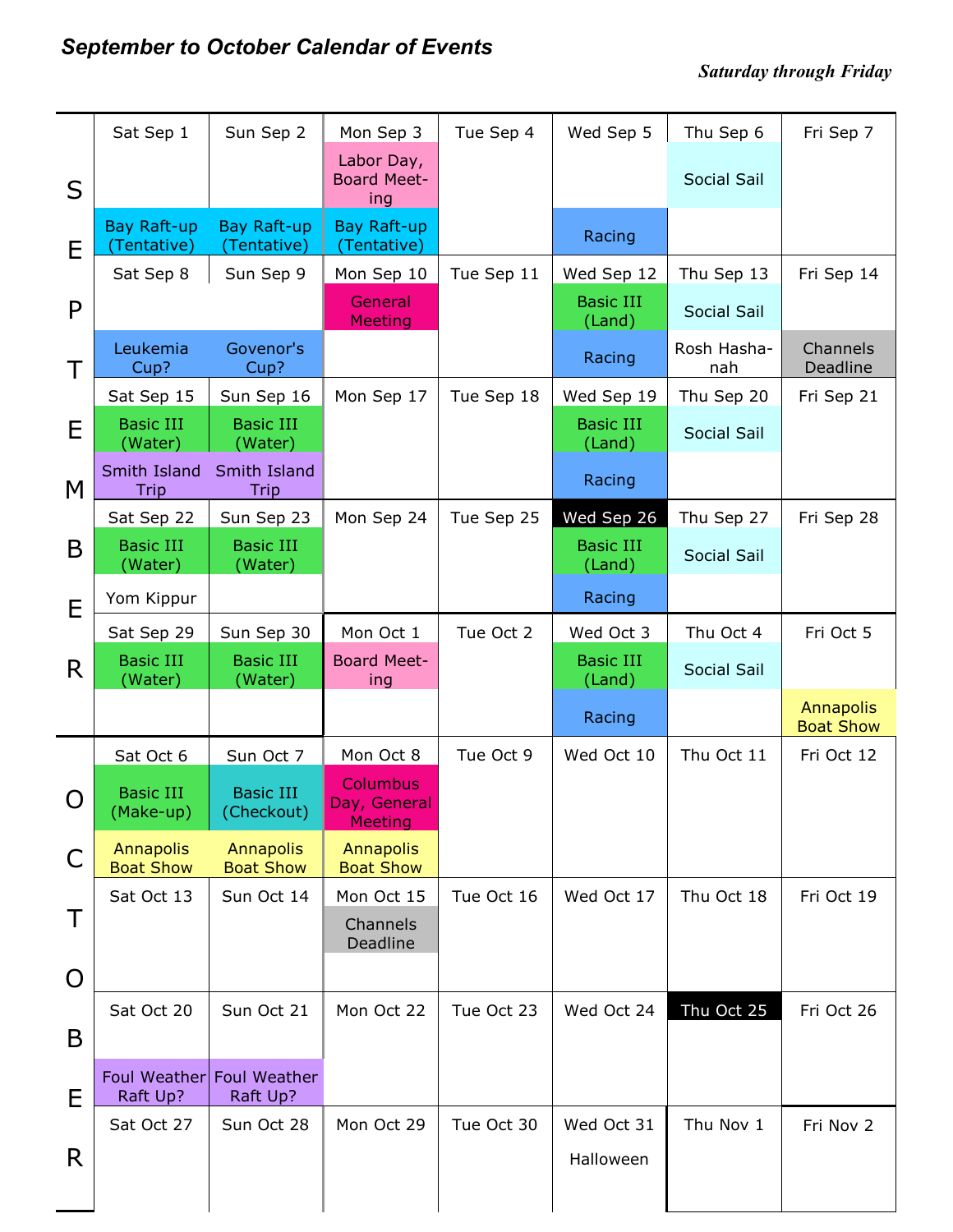# SCOW at the Alexandria Waterfront Festival

SCOW had another great year of recruiting new members and having fun in the sun at the Alexandria Waterfront Festival (AWFF) on Saturday June 16 and Sunday June 17. The AWFF is the big annual fundraiser for the Alexandria Chapter of the American Red Cross, and SCOW sets up a booth on the Pier area to scout for potential new members who are hanging around the Pier with an interest in the tall ships tied up there for the Festival. We compete with those tall ships pretty well by hauling one of our intrepid Flying Scots to Old Town Alexandria and setting her up on the Pier, near our booth...and our newest Scot, Selkie, did us proud by gleaming and glistening and providing plenty of conversation starters. Hopefully, SCOW will a gain a few new members from our efforts!

I want to extend the deepest possible thanks to all of our SCOW members who volunteered for our club at the AWFF this year. I enjoyed working with such an eager and committed group, and I trust that they all had as much fun as I did! The folks listed below either staffed the booth, helped to unstep/haul/restep Selkie to or from the festival grounds, or both:

| Peter Allen               | <b>Maureen Buckley</b> |
|---------------------------|------------------------|
| <b>Shirley Castle</b>     | <b>Kevin Chisholm</b>  |
| <b>Elizabeth Crompton</b> | Mike Fransella         |
| Chris von Guggenheim      | Zaafar Hasnain         |
| Milyn Jordan              | <b>Rob Langford</b>    |
| Peg O'Laughlin            | John Roland            |
| <b>Mike Rothenberg</b>    | <b>Kathy Sullivan</b>  |
| David Sullivan            | <b>Richard Turner</b>  |
| <b>Wayne Williams</b>     | <b>Jo Wright</b>       |

Thanks again, and I look forward to seeing all of you at another SCOW event, or on the water this year! \*

# Useful Weather Information

You can determine if a small craft advisory is in effect at this website.

http://weather.noaa.gov/cgi-bin/fmtbltn.pl?file=forecasts/marine/coastal/an/anz536.txt

You can get the weather at the tower at Reagan National Airport: (Recorded at :52 past every hour for the last two days)

Web: www.srh.noaa.gov/data/obhistory/KDCA.html

Phone: 703-419-3917

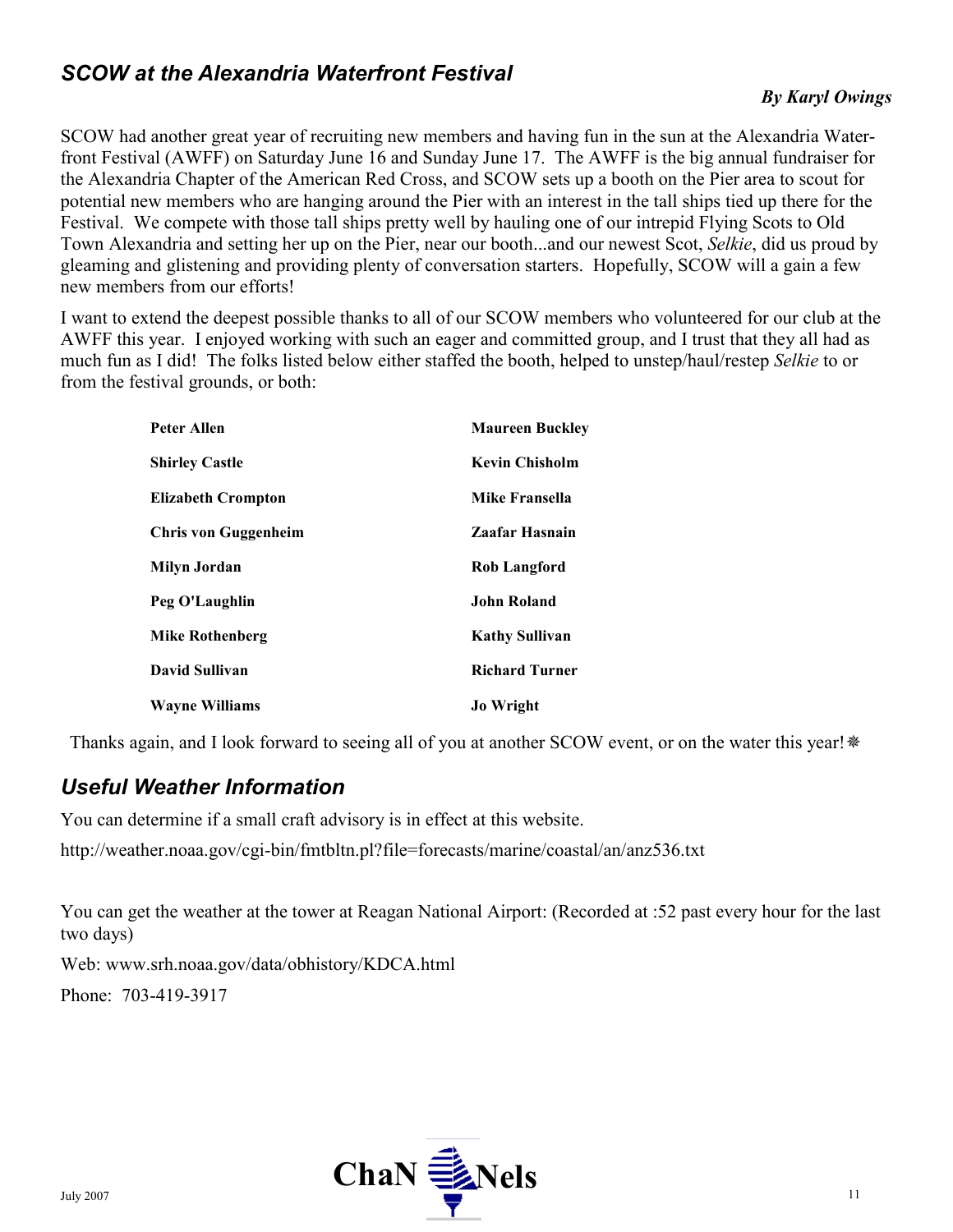

# **Save the Date!**

# 14<sup>th</sup> Annual **Leukemia Cup Regatta**

# September 8th, 2007 **Washington Sailing Marina**

Post- Race Celebration with dinner, live music by FOGg band, silent auction and awards to follow. Spectator Boat passes also available.

Register Online! Visit www.leukemiacup.org/nca click on "National Capital Area Details"

> For more information please contact: Loree Lipstein at 703-960-1100 ext. 249, Loree.Lipstein@lls.c

# **RAFFLE DRAWING!**

Wednesday September 5, 2007 4-7pm **Alexandria West Marine Store** -Grand Prize: 5 night SunSail Yacht Charter -First Prize: Handheld GPS from **West Marine** \$20 per Ticket Tickets available for purchase until

-drawing @ 7PM-To purchase contact:<br>Loree Lipstein (703) 960-1100 x249 It's back!! Powerboaters join us for a Poker Run **August 19, 2007** Stops in Virginia and DC post race celebration hosted by Old **Dominion Boat Club** 

**All proceeds benefit** 

The Leukemia & Lymphoma Society **Fighting Broad Concern** 

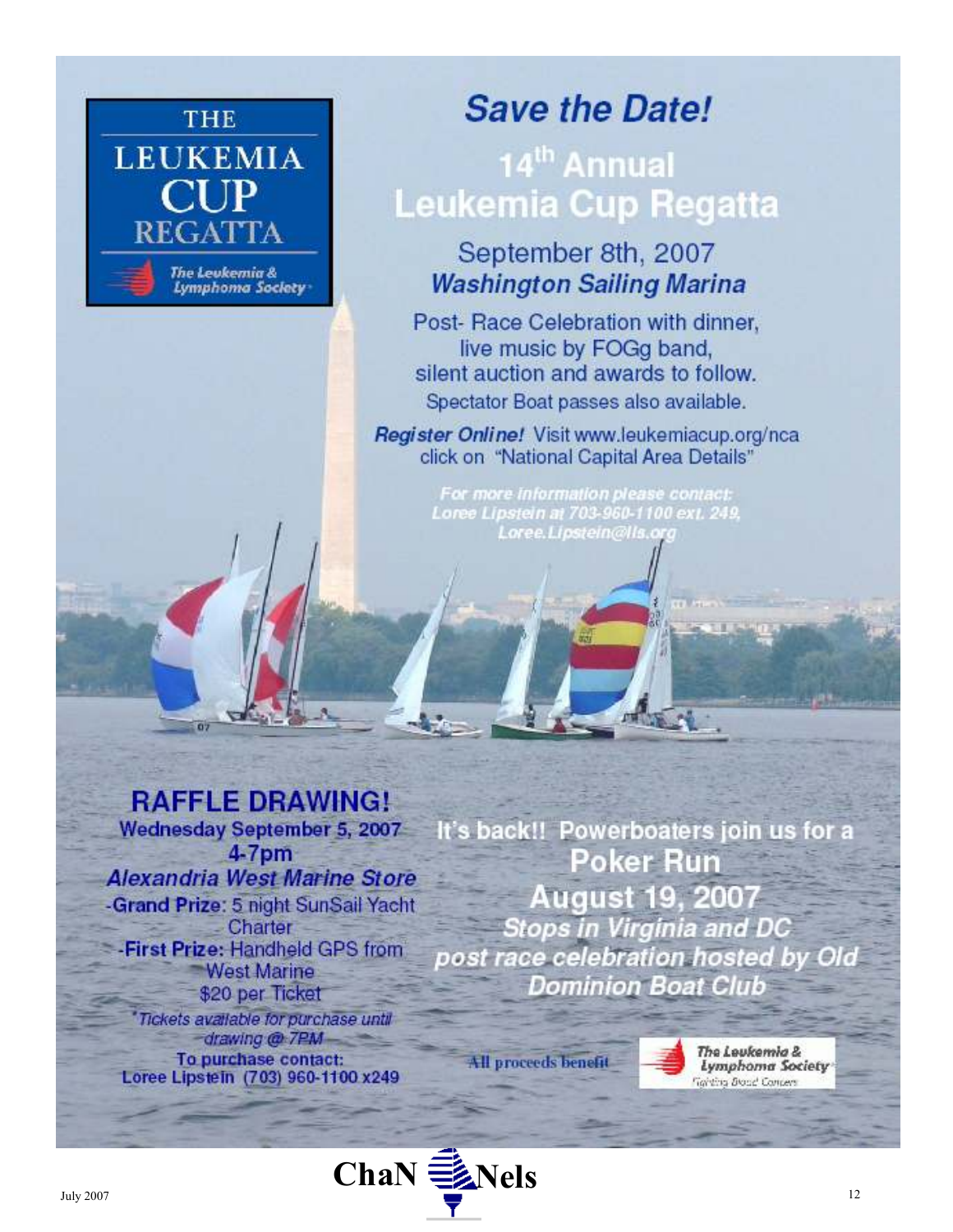After considerable planning by the various skippers, the Mattawoman cruise got under way Saturday, June 9 and retuned on Sunday. Four boats participated: Rebecca (Catalina 25) skippered by Ron Sheldon with Wayne Williams, Cristina Thalhammer-Reyero, and Virginia Gutierrez as crew; *Valhalla* (Hunter 31) owned

and skippered by Jack Weaver with Mary Bashore, Karyl Owings and Mary Siverson as crew; Liberty Belle (Cape Dory 25) owned and skippered by Dorothy Stocks with her brother Tom Slee and Jane Dow as crew; and Skirmish (Capri 25) owned and skippered by Nelson Pacheco with wife Betty as crew.

Was the cruise worthwhile? Only if one enjoys any of the following experiences and wants to add a few notches to their sailing belt: A brisk sail south from Washington past historic Mount Vernon and the George Mason home into the mile-wide expanse of the Potomac around Quantico; making new friends and reacquainting with old friends; gazing in awe at the sight of eagles soaring above the waters in the evening; feeling the refreshing cool breeze blowing through the boat in the night; spotting constellations in a starry sky so bright

that Venus almost casts a shadow; eating fresh crab cakes in a Tiki atmosphere at Tim's Rivershore Restaurant; or smelling hamburgers cooking on the boat's grill in the evening.

The Saturday weather was clear with N to NW winds at 15-18 gusting to 20-23. After crosschecking with each other, the skippers decided to go for it. The three boats from Washington ran briskly to the south with a following but blustery wind, with Rebecca chasing Liberty Belle's 20 minute head start and eventually passing her to arrive within 10 minutes of each other at Tim's around 2PM to anchor side by side. Tim's is on the Virginia shore a couple of miles across from our Mattawoman destination on the Maryland shore. Betty and I sailed north from Quantico beating into the gusting wind and timed our arrival at Tim's to coincide with the boats sailing south. By 4PM we were within sight of Tim's, and heard VHS Channel 16 coming alive with boats coming into and out of Tim's. Figuring that anchoring in the midst of that heavy boat traffic may not be the best thing to do, I called Wayne to tell him that I would sail to Mattawoman and search for an anchoring spot to wait for them.

We arrived at Mattawoman, scouted a likely anchorage spot well inside the creek sheltered from the north wind, then heard *Valhalla* calling after a later start to say they were arriving in the vicinity of Tim's. We may have been sheltered from the wind, but not from the jet skiers and water skiers that began kicking up the wake. After a while I noted that *Liberty Belle* had arrived at Mattawoman and anchored at the entrance facing north, so we pulled up anchor and joined her, anchoring just to the west of her. Although there was some rocking from the north wind, at least there were no jet skiers. As the sun got lower on the horizon the jet skiers left, so we decided to return to our original spot that we hoped would be more sheltered.

Once anchored, we started the grill and put the hamburgers on, and the fragrance almost immediately brought Rebecca within sight. We rafted up and had a wonderful late dinner, good conversation, and a recounting of the day's adventure as the sun slowly set in the west. Valhalla went across to the Sweden Point marina, tied up for the night, and slept soundly in a very peaceful anchorage.

Sunday morning came early, and we fired up the stoves and had a nice breakfast under increasing low clouds. By the time we pulled up anchor and began motor sailing to the south the mist began at first light, then a drizzle, but nothing heavy. We returned to Quantico around 10 AM with the thought of the Washington area boats disappearing into a thickening haze. It turned out that the weather was not as bad to the north as it appeared, and Rebecca anchored at Smoots Cove for lunch on the way back without difficulty while Liberty Belle motored on raising her sails after passing under the Wilson bridge so as to give everyone the impression she had sailed into the wind all the way back from Mattawoman. *Valhalla* had a leisurely breakfast, departed at 10:20 and was dockside at its James Creek Marina home by 3:30. \*

Mr. and Mrs. Nelson Pacheco of Quantico



Virginia, Ron, Wayne, Cristana at Mattawoman Creek



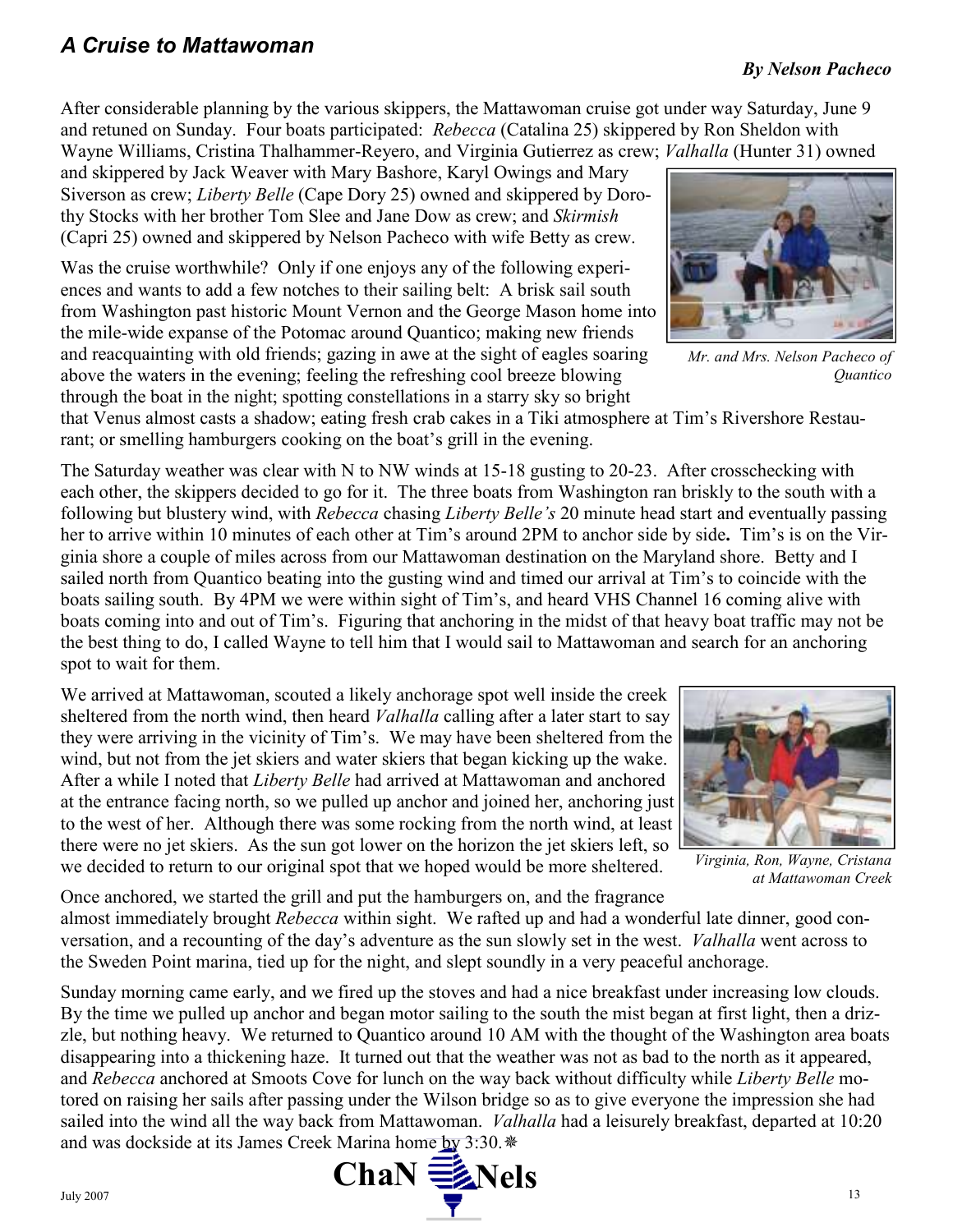# Reefing The Flying Scot

# Basics – Scots and other boats

Reefing is a technique for reducing sail area to permit safe sailing in high winds. In a Flying Scot you should consider reefing at around 15 knots, less if you are inexperienced or sailing with inexperienced crew. A good rule of thumb… If you think it might be time to reef… Do It!

The technique we use for the Flying Scots is a very basic form of reefing. It uses the equipment and lines that are already on the boat. The process is cumbersome compared to some of the more sophisticated reefing systems and is best done while at the dock although it can be done on the water. SCOW uses this reefing technique on the Flying Scots for a number of reasons. These include the fact that no special reefing gear needs to be installed and removed each time you rig the boat and that we've saved the cost of special purpose reefing gear. However, the primary reason is that, as a very basic technique, it allows us to teach the novice sailor what any reefing system must do. If you can reef the Scots using this technique, you should be able to figure out how to use any reefing gear you may find on a boat. And, if the sail is equipped for reefing, you can reef with no special equipment beyond a couple lengths of rope. As we proceed through the process we will note the other techniques and equipment you may find on a boat, or install on your boat, to make reefing easier and faster.

Before we get started, there are some parts of the sail and boat that you need to identify. If a sail lacks the reefing components you will not be able to reef at all.



Along the foot of the sail there are holes, reinforced with grommets, at the tack and clew. When you rig the boat normally the tack grommet is pinned to the boom at the gooseneck (the part that attaches the boom to the mast), the clew outhaul line is tied to the clew grommet, and the foot of the sail is stretched tight along the boom by tensioning the clew outhaul. About 3-feet up on the leading edge of the sail (luff) and on the trailing edge of the sail (leech) is another pair of grommets, the reefing tack and reefing clew grommets. When you reef the sail, these reefing grommets will become the new tack and clew of the reduced sail and all of the sail area below them will become ineffective. Between the reefing grommets are a set of small grommets with short lines through them, These reefing lines are used to gather up the loose sail and tie it up under the boom.

A word of caution, the reefing lines are ONLY there to tie up the loose part of the sail. They DO NOT serve to shape the sail or hold it to the boom. They MUST be loosely tied. If you tie the reefing lines tight the reef points will be ripped out of the sail, they are not reinforced sufficiently to hold the sail to the boom.

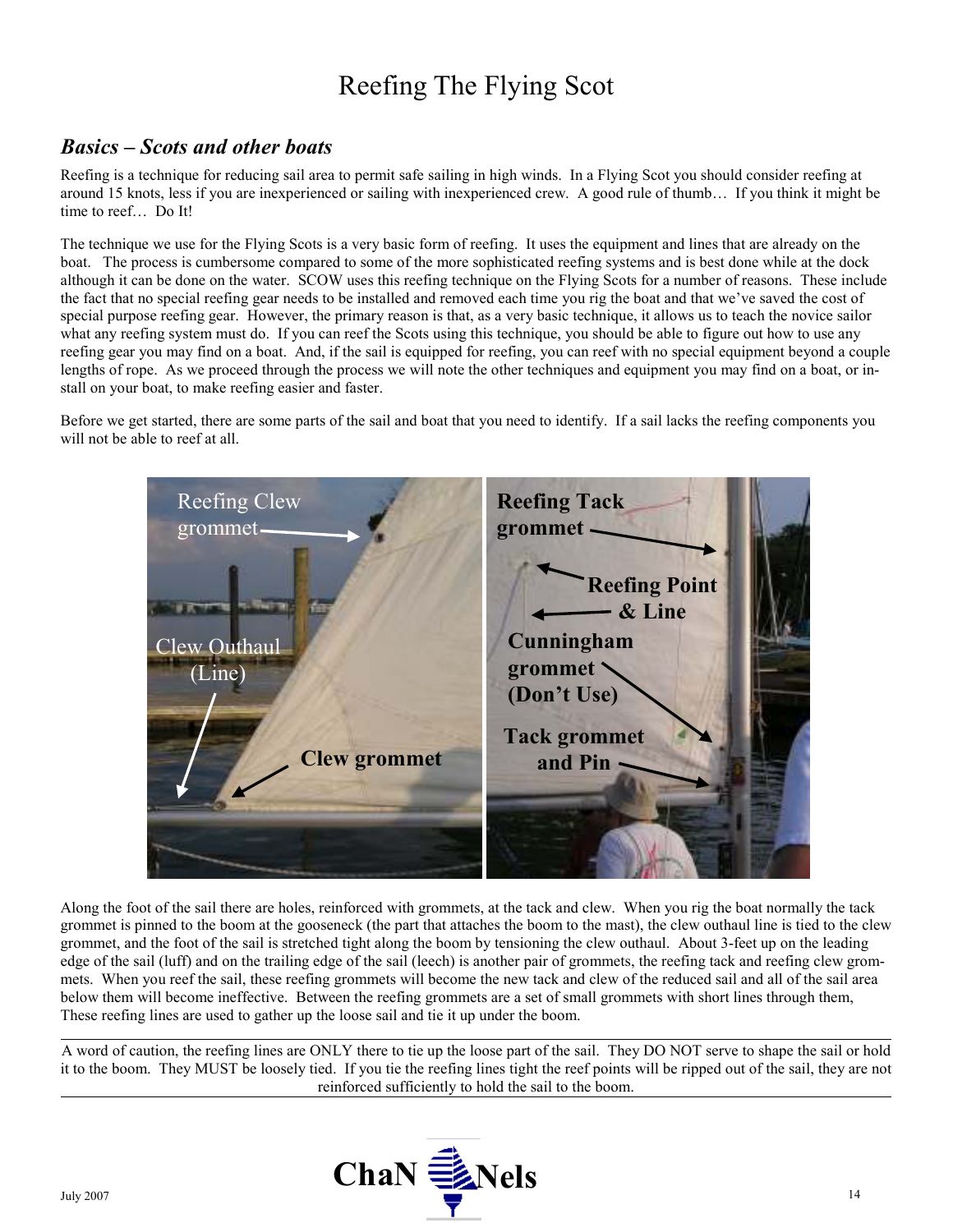On many sails, including ours, you will find a third grommet on the luff of the sail, a few inches above the normal tack grommet. This is used to rig a Cunningham tackle. The Cunningham is a device to adjust luff tension; it plays no role in reefing.

Now that we have the terminology straight, we can reef the sail. The steps are:

Partially lower the mainsail

Attach the reefing tack grommet to the boom, on the Scots we use the pin at the gooseneck, other boats may have a hook (or horn) that the tack grommet can be hooked to. If there is no hardware you can just tie the tack grommet to both the boom and the mast.

Re-tension the main halyard

Attach reefing clew grommet to boom and pull it aft, on the Scots we use the clew outhaul line. A jiffy reefing system is often used, it consists of a separate line attached to one side of the boom, looped through the reefing clew grommet and back to a cheek block on the other side of the boom. The line is pulled tight and cleated to the boom to hold the reefing clew in place. Some jiffy reefing systems also have a pair of blocks to pull the reefing tack down and fix it in place. Again, if there is no hardware you can just tie the reefing clew to the boom and pull it aft with a separate line.

Finish up by tying the loose part of the sail to the boom with the reefing lines. TIE THEM LOOSE.

# Step – 1 Preparation

As noted, reefing is easiest to do if you are at the dock. If you are sailing – Heave to on the starboard tack prior to reefing. Place the boom crutch in the socket on the portside seat. This socket is there because it leaves the mainsail in the appropriate position for heaving to and it allows the tiller to swing freely so you can maintain the heave-to position of the boat. If you are at the dock you can use the regular socket for the boom crutch. You are ready to begin reefing the sail



# Step – 2 Lower the mainsail

Place the boom in the crutch and lower the mainsail until the reefing tack grommet is even with the boom



# Step – 3 Set the reefing tack grommet

Remove the pin from main tack grommet and remove the tack from the gooseneck fitting. Place the reefing tack grommet in the gooseneck and pin it in place. Re-tension the main halyard at this point.



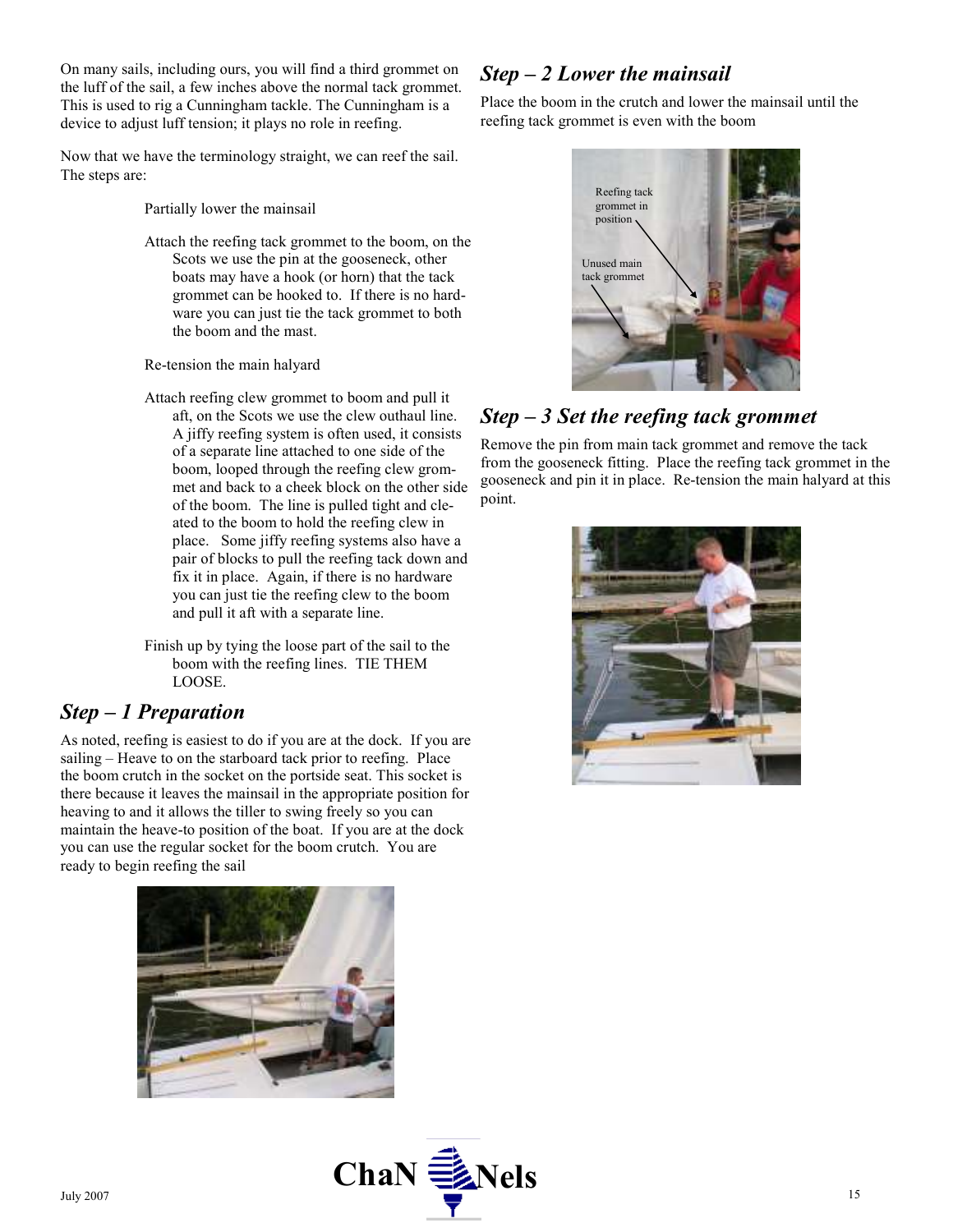### Step – 4 Prepare the outhaul line

Remove the clew outhaul from the cleat and cheek block on the forward end of the boom. Note that the outhaul remains in the block at the aft end of boom and in the clew grommet of the sail



Step – 5 Tension clew outhaul

Run the clew outhaul from the block through the reefing clew grommet. For a better purchase, you can go back through the block a second time and through the clew grommet a second time. Pull the sail tight, it should have a slight crease parallel to the boom.

# Step – 7 Tie up excess line

Wrap the excess line around the boom and tie it off. Be careful not to catch the mainsheet under the outhaul line. At this point, if you are on the water, you can sail the boat if necessary.



## Step – 8 Finishing up

Use the reef points on the sail to gather up the loose sail and fasten it to the boom. DO NOT tie these lines tight – they are not to shape the sail, just to get the loose material out of the way. Use a shoelace knot, it's easy to untie when it gets wet\*



### Step – 6 Tie clew down

While keeping tension on the outhaul tie the clew down to the boom. Be careful not to catch the main sheet under the outhaul as you tie it to the boom